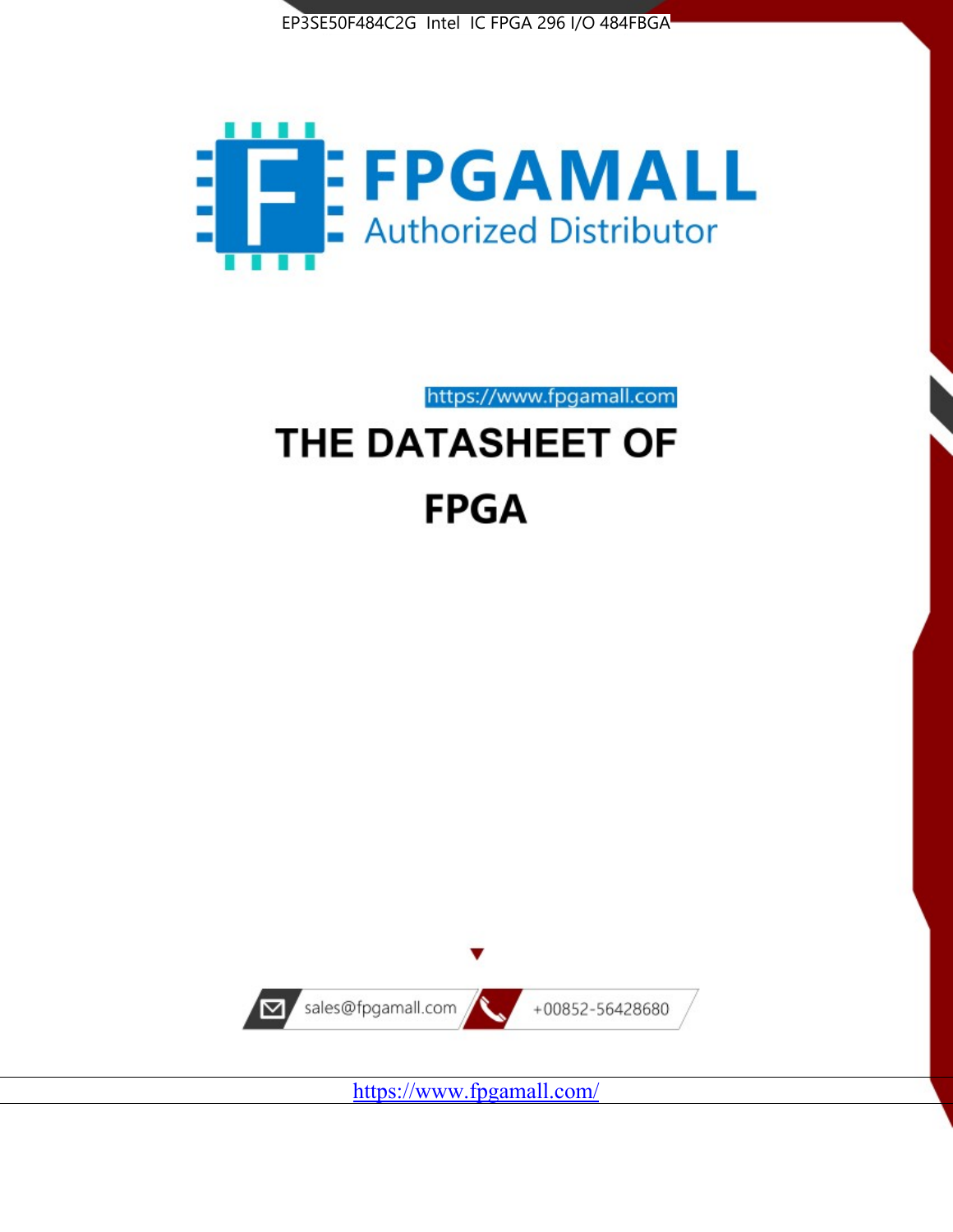EP3SE50F484C2G Intel IC FPGA 296 I/O 484FBGA



**1. Stratix III Device Family Overview**

**SIII51001-1.8**

The Stratix® III family provides one of the most architecturally advanced, high-performance, low-power FPGAs in the marketplace.

Stratix III FPGAs lower power consumption through Altera's innovative Programmable Power Technology, which provides the ability to turn on the performance where needed and turn down the power consumption for blocks not in use. Selectable Core Voltage and the latest in silicon process optimizations are also employed to deliver the industry's lowest power, high-performance FPGAs.

Specifically designed for ease of use and rapid system integration, the Stratix III FPGA family offers two variants optimized to meet different application needs:

- The Stratix III *L* family provides balanced logic, memory, and multiplier ratios for mainstream applications.
- The Stratix III *E* family is memory- and multiplier-rich for data-centric applications.

Modular I/O banks with a common bank structure for vertical migration lend efficiency and flexibility to the high-speed I/O. Package and die enhancements with dynamic on-chip termination, output delay, and current strength control provide best-in-class signal integrity.

Based on a 1.1-V, 65-nm all-layer copper SRAM process, the Stratix III family is a programmable alternative to custom ASICs and programmable processors for high-performance logic, digital signal processing (DSP), and embedded designs.

Stratix III devices include optional configuration bit stream security through volatile or non-volatile 256-bit Advanced Encryption Standard (AES) encryption. Where ultra-high reliability is required, Stratix III devices include automatic error detection circuitry to detect data corruption by soft errors in the configuration random-access memory (CRAM) and user memory cells.

# **Features Summary**

Stratix III devices offer the following features:

- 48,000 to 338,000 equivalent logic elements (LEs) (refer to Table 1–1)
- 2,430 to 20,497 Kbits of enhanced TriMatrix memory consisting of three RAM block sizes to implement true dual-port memory and FIFO buffers
- High-speed DSP blocks provide dedicated implementation of 9×9, 12×12, 18×18, and 36×36 multipliers (at up to 550 MHz), multiply-accumulate functions, and finite impulse response (FIR) filters
- I/O:GND:PWR ratio of 8:1:1 along with on-die and on-package decoupling for robust signal integrity
- Programmable Power Technology, which minimizes power while maximizing device performance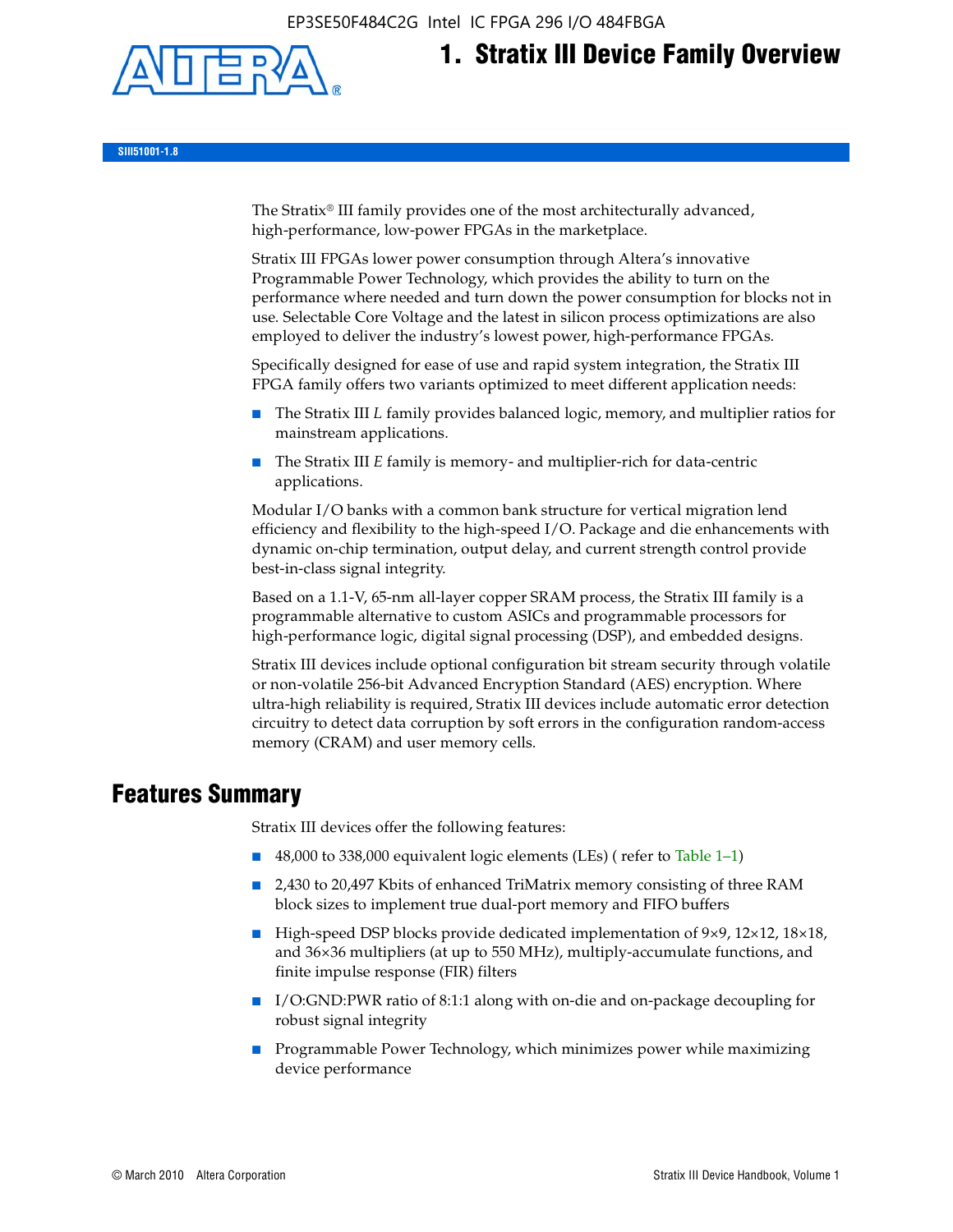- Selectable Core Voltage, available in low-voltage devices (L ordering code suffix), enables selection of lowest power or highest performance operation
- Up to 16 global clocks, 88 regional clocks, and 116 peripheral clocks per device
- Up to 12 phase-locked loops (PLLs) per device that support PLL reconfiguration, clock switchover, programmable bandwidth, clock synthesis, and dynamic phase shifting
- Memory interface support with dedicated DQS logic on all I/O banks
- Support for high-speed external memory interfaces including DDR, DDR2, DDR3 SDRAM, RLDRAM II, QDR II, and QDR II+ SRAM on up to 24 modular I/O banks
- Up to 1,104 user I/O pins arranged in 24 modular I/O banks that support a wide range of industry I/O standards
- Dynamic On-Chip Termination (OCT) with auto calibration support on all  $I/O$ banks
- High-speed differential I/O support with serializer/deserializer (SERDES) and dynamic phase alignment (DPA) circuitry for 1.6 Gbps performance
- Support for high-speed networking and communications bus standards including SPI-4.2, SFI-4, SGMII, Utopia IV, 10 Gigabit Ethernet XSBI, Rapid I/O, and NPSI
- The only high-density, high-performance FPGA with support for 256-bit AES volatile and non-volatile security key to protect designs
- Robust on-chip hot socketing and power sequencing support
- Integrated cyclical redundancy check (CRC) for configuration memory error detection with critical error determination for high availability systems support
- Built-in error correction coding (ECC) circuitry to detect and correct data errors in M144K TriMatrix memory blocks
- Nios<sup>®</sup> II embedded processor support
- Support for multiple intellectual property megafunctions from Altera® MegaCore® functions and Altera Megafunction Partners Program (AMPPSM)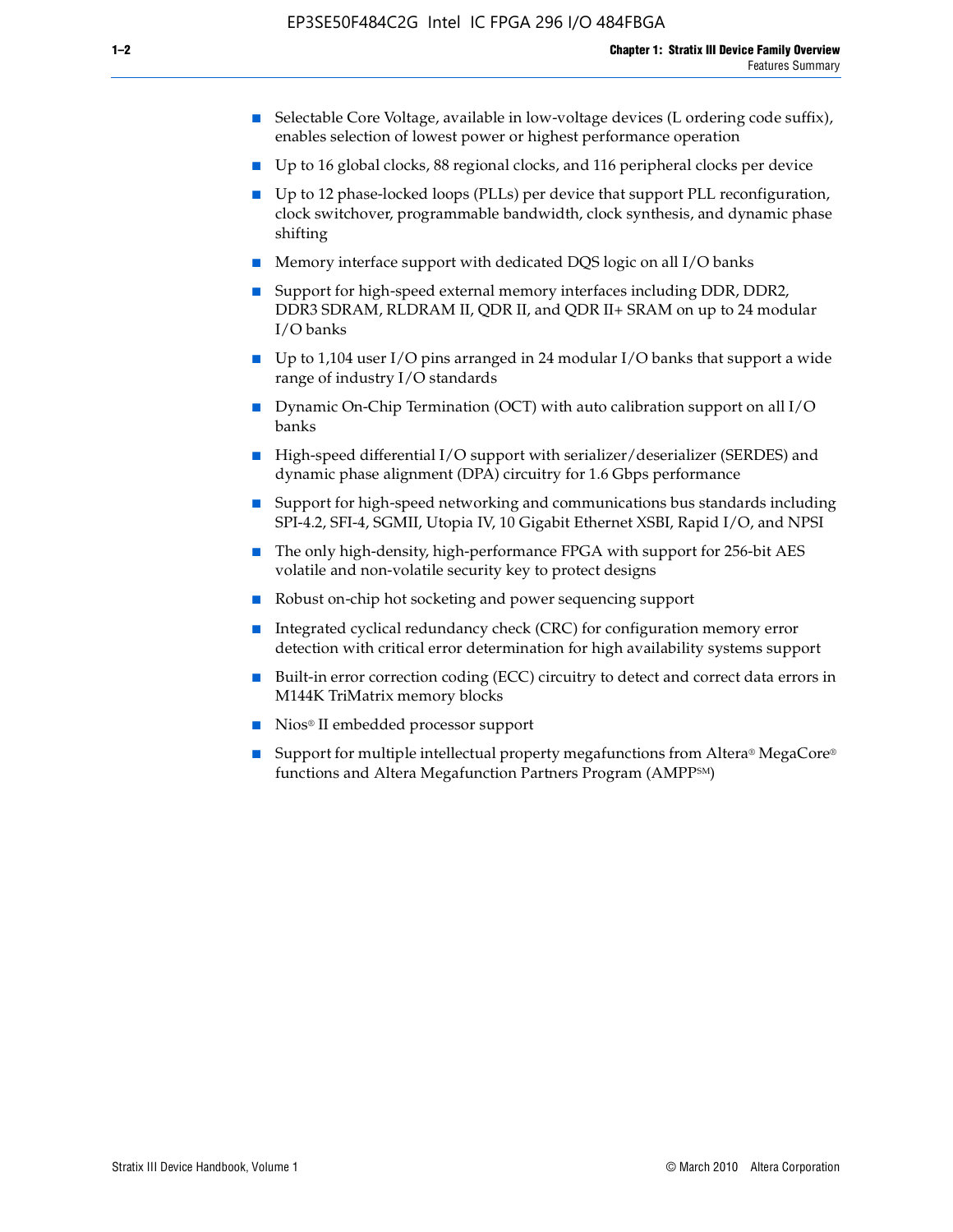#### Table 1–1 lists the Stratix III FPGA family features.

|                                          | Device/<br><b>Feature</b> | <b>ALMs</b> | <b>LEs</b> | <b>M9K</b><br><b>Blocks</b> | M144K<br><b>Blocks</b> | <b>MLAB</b><br><b>Blocks</b> | <b>Total</b><br><b>Embedded</b><br><b>RAM Kbits</b> | <b>MLAB</b><br><b>RAM</b><br><b>Kbits</b><br>(1) | <b>Total</b><br><b>RAM</b><br>Kbits $(2)$ | $18\times18$ -bit<br><b>Multipliers</b><br>(FIR Mode) | <b>PLLs</b><br>(3) |
|------------------------------------------|---------------------------|-------------|------------|-----------------------------|------------------------|------------------------------|-----------------------------------------------------|--------------------------------------------------|-------------------------------------------|-------------------------------------------------------|--------------------|
|                                          | EP3SL50                   | 19K         | 47.5K      | 108                         | 6                      | 950                          | 1,836                                               | 297                                              | 2,133                                     | 216                                                   | 4                  |
|                                          | EP3SL70                   | 27K         | 67.5K      | 150                         | 6                      | 1,350                        | 2,214                                               | 422                                              | 2,636                                     | 288                                                   | 4                  |
| <b>Stratix III</b>                       | EP3SL110                  | 43K         | 107.5K     | 275                         | 12                     | 2,150                        | 4,203                                               | 672                                              | 4,875                                     | 288                                                   | 8                  |
| Logic<br>Family                          | EP3SL150                  | 57K         | 142.5K     | 355                         | 16                     | 2,850                        | 5,499                                               | 891                                              | 6,390                                     | 384                                                   | 8                  |
|                                          | EP3SL200                  | 80K         | 200K       | 468                         | 36                     | 4,000                        | 9,396                                               | 1,250                                            | 10,646                                    | 576                                                   | 12                 |
|                                          | EP3SL340                  | 135K        | 337.5K     | 1,040                       | 48                     | 6,750                        | 16,272                                              | 2,109                                            | 18,381                                    | 576                                                   | 12                 |
|                                          | EP3SE50                   | 19K         | 47.5K      | 400                         | 12                     | 950                          | 5,328                                               | 297                                              | 5,625                                     | 384                                                   | 4                  |
| <b>Stratix III</b><br>Enhanced<br>Family | EP3SE80                   | 32K         | 80K        | 495                         | 12                     | 1,600                        | 6,183                                               | 500                                              | 6,683                                     | 672                                                   | 8                  |
|                                          | EP3SE110                  | 43K         | 107.5K     | 639                         | 16                     | 2,150                        | 8.055                                               | 672                                              | 8,727                                     | 896                                                   | 8                  |
|                                          | EP3SE260                  | 102K        | 255K       | 864                         | 48                     | 5,100                        | 14,688                                              | 1,594                                            | 16,282                                    | 768                                                   | 12                 |

**Table 1–1.** FPGA Family Features for Stratix III Devices

**Notes to Table 1–1:**

(1) MLAB ROM mode supports twice the number of MLAB RAM Kbits.

(2) For total ROM Kbits, use this equation to calculate: Total ROM Kbits = Total Embedded RAM Kbits +  $[(# of MLAB blocks × 640)/1024]$ 

(3) The availability of the PLLs shown in this column is based on the device with the largest package. Refer to the *[Clock Networks and PLLs in Stratix](http://www.altera.com/literature/hb/stx3/stx3_siii51006.pdf)  [III Devices](http://www.altera.com/literature/hb/stx3/stx3_siii51006.pdf)* chapter in volume 1 of the *Stratix III Device Handbook* for the availability of the PLLs for each device.

> The Stratix III logic family (*L*) offers balanced logic, memory, and multipliers to address a wide range of applications, while the enhanced family (*E*) offers more memory and multipliers per logic and is ideal for wireless, medical imaging, and military applications.

Stratix III devices are available in space-saving FineLine BGA (FBGA) packages (refer to Table 1–2 and Table 1–3).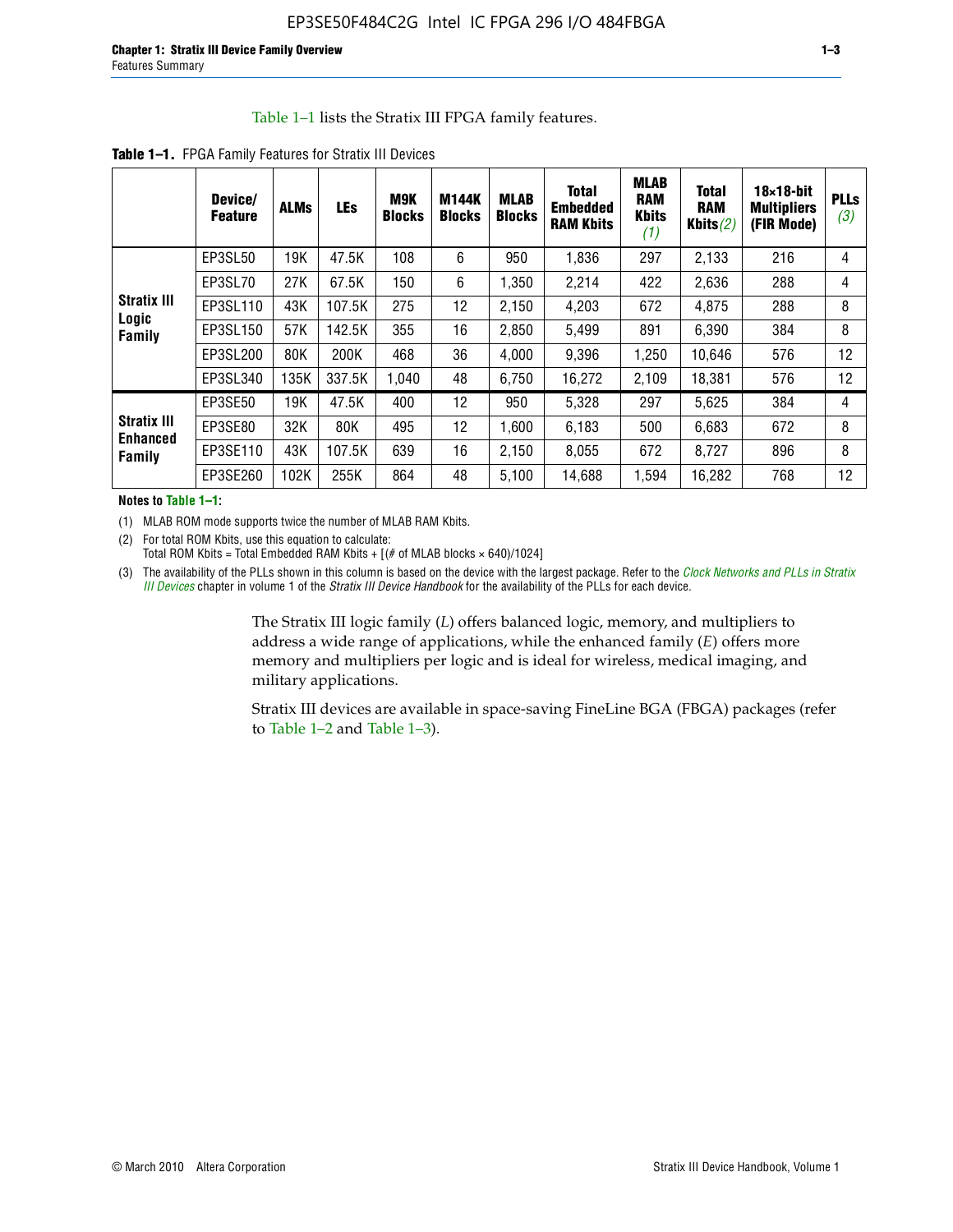Table 1–2 lists the Stratix III FPGA package options and I/O pin counts.

| <b>Device</b>  | 484-Pin<br><b>FineLine</b><br>BGA(2) | <b>780-Pin</b><br><b>FineLine</b><br>BGA(2) | 1152-Pin<br><b>FineLine</b><br>BGA(2) | <b>1517-Pin</b><br><b>FineLine BGA</b><br>(3) | <b>1760-Pin</b><br><b>FineLine BGA</b><br>(3) |
|----------------|--------------------------------------|---------------------------------------------|---------------------------------------|-----------------------------------------------|-----------------------------------------------|
| EP3SL50        | 296                                  | 488                                         |                                       |                                               |                                               |
| EP3SL70        | 296                                  | 488                                         |                                       |                                               |                                               |
| EP3SL110       |                                      | 488                                         | 744                                   |                                               |                                               |
| EP3SL150       |                                      | 488                                         | 744                                   |                                               |                                               |
| EP3SL200       |                                      | 488 $(5)$                                   | 744                                   | 976                                           |                                               |
| EP3SL340       |                                      |                                             | 744 $(4)$                             | 976                                           | 1,120                                         |
| <b>EP3SE50</b> | 296                                  | 488                                         |                                       |                                               |                                               |
| EP3SE80        |                                      | 488                                         | 744                                   |                                               |                                               |
| EP3SE110       |                                      | 488                                         | 744                                   |                                               |                                               |
| EP3SE260       |                                      | $'$ 488 (5)                                 | 744                                   | 976                                           |                                               |

**Table 1–2.** Package Options and I/O Pin Counts *(Note 1)*

**Notes to Table 1–2:**

(1) The arrows indicate vertical migration.

- (2) All I/O pin counts include eight dedicated clock inputs (CLK1p, CLK1n, CLK3p, CLK3n, CLK8p, CLK8n, CLK10p, and CLK10n) that can be used for data inputs.
- (3) All I/O pin counts include eight dedicated clock inputs (CLK1p, CLK1n, CLK3p, CLK3n, CLK8p, CLK8n, CLK10p, and CLK10n) and eight dedicated corner PLL clock inputs (PLL\_L1\_CLKp, PLL\_L1\_CLKn, PLL\_L4\_CLKp, PLL\_L4\_CLKn, PLL\_R4\_CLKp, PLL\_R4\_CLKn, PLL\_R1\_CLKp, and PLL\_R1\_CLKn) that can be used for data inputs.
- (4) The EP3SL340 FPGA is offered only in the H1152 package, but not offered in the F1152 package.
- (5) The EP3SE260 and EP3SL200 FPGAs are offered only in the H780 package, but not offered in the F780 package.

All Stratix III devices support vertical migration within the same package (for example, you can migrate between the EP3SL50 and EP3SL70 devices in the 780-pin FineLine BGA package). Vertical migration allows you to migrate to devices whose dedicated pins, configuration pins, and power pins are the same for a given package across device densities.

To ensure that a board layout supports migratable densities within one package offering, enable the applicable vertical migration path within the Quartus® II software. On the Assignments menu, point to **Device** and click **Migration Devices**. You can migrate from the *L* family to the *E* family without increasing the number of LEs available. This minimizes the cost of vertical migration.

Table 1–3 lists the Stratix III FineLine BGA (FBGA) package sizes.

|  |  | <b>Table 1-3.</b> FineLine BGA Package Sizes |
|--|--|----------------------------------------------|
|--|--|----------------------------------------------|

| <b>Dimension</b>     | 484 Pin | 780 Pin | <b>1152 Pin</b> | <b>1517 Pin</b> | <b>1760 Pin</b> |
|----------------------|---------|---------|-----------------|-----------------|-----------------|
| Pitch (mm)           | 1.00    | 00. ا   | 1.00            | 1.00            | 1.00            |
| Area $(mm2)$         | 529     | 841     | 1.225           | 1.600           | 1.849           |
| Length/Width (mm/mm) | 23/23   | 29/29   | 35/35           | 40/40           | 43/43           |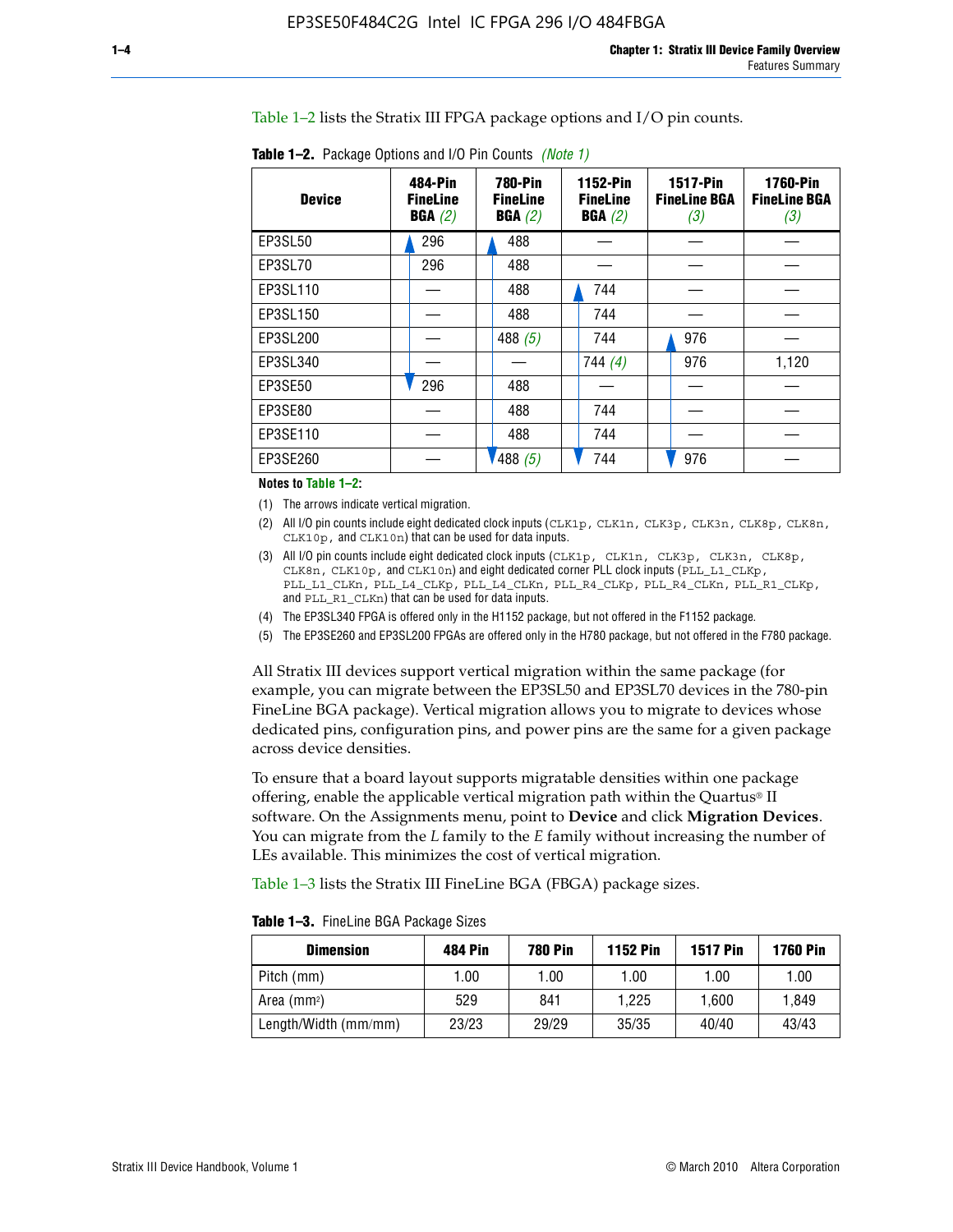Table 1–4 lists the Stratix III Hybrid FineLine BGA (HBGA) package sizes.

**Table 1–4.** Hybrid FineLine BGA Package Sizes

| <b>Dimension</b>     | <b>780 Pin</b> | <b>1152 Pin</b> |
|----------------------|----------------|-----------------|
| Pitch (mm)           | 1.00           | 1.00            |
| Area $(mm^2)$        | 1.089          | 1.600           |
| Length/Width (mm/mm) | 33/33          | 40/40           |

Stratix III devices are available in up to three speed grades: –2, –3, and –4, with –2 being the fastest. Stratix III devices are offered in both commercial and industrial temperature range ratings with leaded and lead-free packages. Selectable Core Voltage is available in specially marked low-voltage devices (*L* ordering code suffix).

Table 1–5 lists the Stratix III device speed grades.

Table 1-5. Speed Grades for Stratix III Devices (Part 1 of 2)

| <b>Device</b> | <b>Temperature</b><br>Grade | 484 - Pin<br><b>FineLine</b><br><b>BGA</b> | <b>780-Pin</b><br><b>FineLine</b><br><b>BGA</b> | <b>780-Pin</b><br><b>Hybrid</b><br><b>FineLine</b><br><b>BGA</b> | 1152-Pin<br><b>FineLine</b><br><b>BGA</b> | 1152-Pin<br><b>Hybrid</b><br><b>FineLine</b><br><b>BGA</b> | 1517-Pin<br><b>FineLine</b><br><b>BGA</b> | 1760-Pin<br><b>FineLine</b><br><b>BGA</b> |
|---------------|-----------------------------|--------------------------------------------|-------------------------------------------------|------------------------------------------------------------------|-------------------------------------------|------------------------------------------------------------|-------------------------------------------|-------------------------------------------|
| EP3SL50       | Commercial                  | $-2, -3, -4,$<br>$-4L$                     | $-2, -3, -4,$<br>$-4L$                          |                                                                  |                                           |                                                            |                                           |                                           |
|               | Industrial                  | $-3, -4, -4L$                              | $-3, -4, -4L$                                   | $\overline{\phantom{0}}$                                         | $\equiv$                                  | $\overline{\phantom{0}}$                                   |                                           | $\overline{\phantom{0}}$                  |
| EP3SL70       | Commercial                  | $-2, -3, -4,$<br>$-4L$                     | $-2, -3, -4,$<br>$-41$                          |                                                                  |                                           |                                                            |                                           |                                           |
|               | Industrial                  | $-3, -4, -4L$                              | $-3, -4, -4L$                                   | $\overbrace{\phantom{1232211}}$                                  |                                           | $\overline{\phantom{0}}$                                   | $\overline{\phantom{0}}$                  | $\overline{\phantom{0}}$                  |
| EP3SL110      | Commercial                  |                                            | $-2, -3, -4,$<br>$-4L$                          |                                                                  | $-2, -3, -4,$<br>$-4L$                    |                                                            |                                           |                                           |
|               | Industrial                  | $\equiv$                                   | $-3, -4, -4L$                                   | $\frac{1}{1}$                                                    | $-3, -4, -4L$                             | $\frac{1}{2}$                                              |                                           | $\overline{\phantom{0}}$                  |
| EP3SL150      | Commercial                  |                                            | $-2, -3, -4,$<br>$-41$                          |                                                                  | $-2, -3, -4,$<br>$-41$                    |                                                            |                                           |                                           |
|               | Industrial                  | $\overline{\phantom{m}}$                   | $-3, -4, -4L$                                   | $\equiv$                                                         | $-3, -4, -4L$                             | $\overline{\phantom{m}}$                                   |                                           | $\overbrace{\phantom{12322111}}$          |
| EP3SL200      | Commercial                  |                                            |                                                 | $-2, -3, -4,$<br>$-4L$                                           | $-2, -3, -4,$<br>$-4L$                    |                                                            | $-2,-3,-4,$<br>$-4L$                      |                                           |
|               | Industrial (1)              | $\equiv$                                   | $\equiv$                                        | $-3, -4, -4L$                                                    | $-3, -4, -4L$                             | $\equiv$                                                   | $-3, -4, -4L$                             | $\equiv$                                  |
| EP3SL340      | Commercial                  |                                            | $\equiv$                                        |                                                                  | $\overline{\phantom{m}}$                  |                                                            | $-2, -3, -4$ $-2, -3, -4$                 | $-2, -3, -4$                              |
|               | Industrial (1)              |                                            | $\equiv$                                        | $\qquad \qquad -$                                                | $\overline{\phantom{0}}$                  |                                                            | $-3, -4, -4$ $-3, -4, -4$                 | $-3, -4, -4L$                             |
| EP3SE50       | Commercial                  | $-2, -3, -4,$<br>$-4L$                     | $-2, -3, -4,$<br>$-4L$                          |                                                                  |                                           |                                                            |                                           |                                           |
|               | Industrial                  | $-3, -4, -4L$                              | $-3, -4, -4L$                                   |                                                                  | $\overline{\phantom{0}}$                  |                                                            | $\overline{\phantom{0}}$                  | $\overline{\phantom{0}}$                  |
| EP3SE80       | Commercial                  |                                            | $-2, -3, -4,$<br>$-41$                          |                                                                  | $-2, -3, -4,$<br>$-4L$                    |                                                            |                                           |                                           |
|               | Industrial                  | $\overline{\phantom{m}}$                   | $-3, -4, -4L$                                   |                                                                  | $-3, -4, -4L$                             |                                                            | $\equiv$                                  |                                           |
| EP3SE110      | Commercial                  |                                            | $-2, -3, -4,$<br>$-4L$                          |                                                                  | $-2, -3, -4,$<br>$-4L$                    |                                                            |                                           |                                           |
|               | Industrial                  |                                            | $-3, -4, -4L$                                   | $\equiv$                                                         | $-3, -4, -4L$                             |                                                            |                                           |                                           |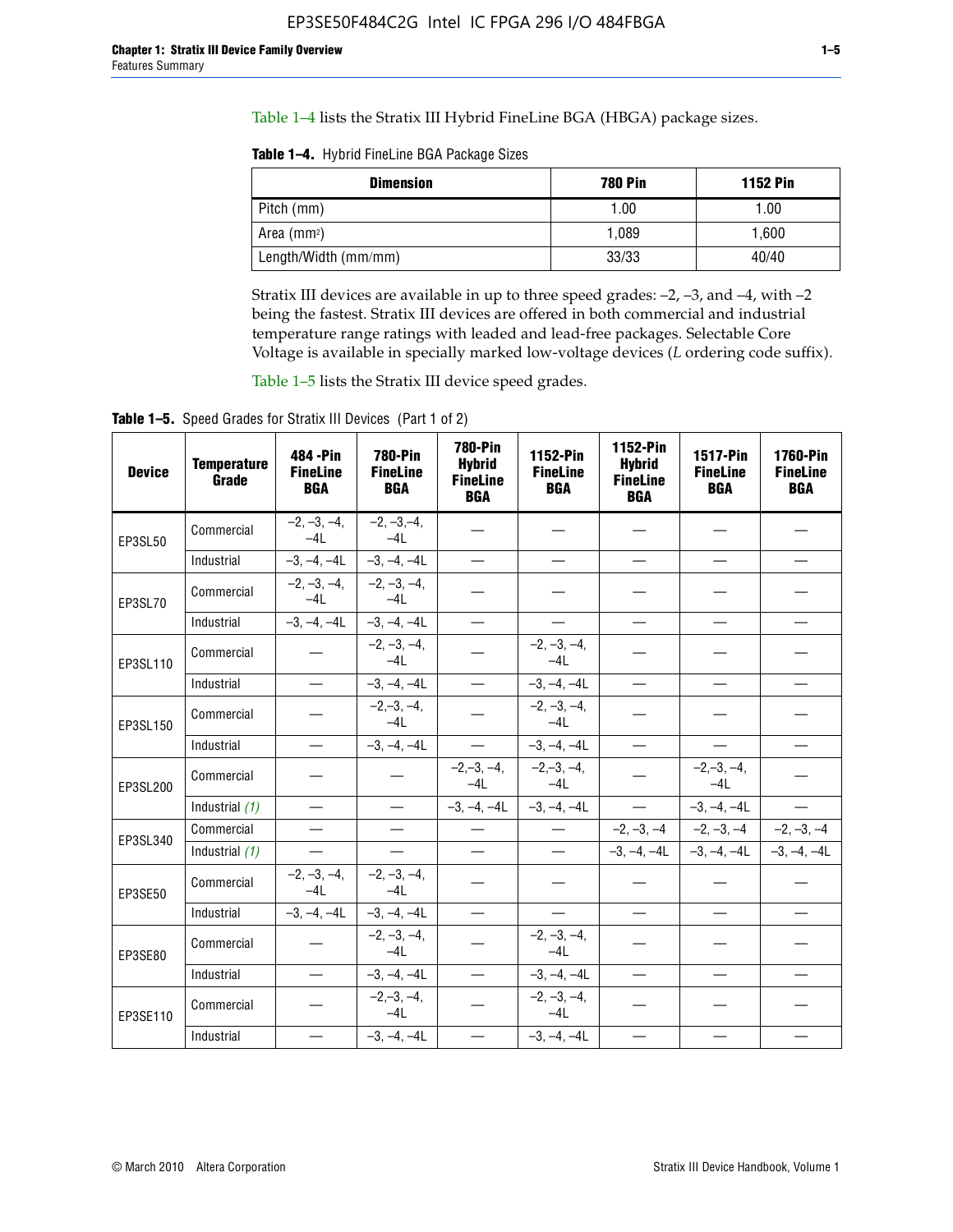| <b>Device</b> | Temperature<br>Grade | 484 - Pin<br><b>FineLine</b><br><b>BGA</b> | 780-Pin<br><b>FineLine</b><br>BGA | 780-Pin<br><b>Hybrid</b><br><b>FineLine</b><br><b>BGA</b> | 1152-Pin<br><b>FineLine</b><br><b>BGA</b> | 1152-Pin<br><b>Hybrid</b><br><b>FineLine</b><br><b>BGA</b> | <b>1517-Pin</b><br><b>FineLine</b><br>BGA | 1760-Pin<br><b>FineLine</b><br>BGA |
|---------------|----------------------|--------------------------------------------|-----------------------------------|-----------------------------------------------------------|-------------------------------------------|------------------------------------------------------------|-------------------------------------------|------------------------------------|
| EP3SE260      | Commercial           |                                            |                                   | $-2, -3, -4,$<br>$-4L$                                    | $-2, -3, -4,$<br>$-4L$                    |                                                            | $-2, -3, -4,$<br>$-4L$                    |                                    |
|               | Industrial $(1)$     |                                            |                                   | $-3, -4, -4L$                                             | $-3, -4, -4L$                             |                                                            | $-3, -4, -4L$                             |                                    |

**Table 1–5.** Speed Grades for Stratix III Devices (Part 2 of 2)

**Note to Table 1–5:**

(1) For EP3SL340, EP3SL200, and EP3SE260 devices, the industrial junction temperature range for –4L is 0–100°C, regardless of supply voltage.

# **Architecture Features**

The following section describes the various features of the Stratix III family FPGAs.

# **Logic Array Blocks and Adaptive Logic Modules**

The Logic Array Block (LAB) is composed of basic building blocks known as Adaptive Logic Modules (ALMs) that can be configured to implement logic, arithmetic, and register functions. Each LAB consists of ten ALMs, carry chains, shared arithmetic chains, LAB control signals, local interconnect, and register chain connection lines. ALMs are part of a unique, innovative logic structure that delivers faster performance, minimizes area, and reduces power consumption. ALMs expand the traditional 4-input look-up table architecture to 7 inputs, increasing performance by reducing LEs, logic levels, and associated routing. In addition, ALMs maximize DSP performance with dedicated functionality to efficiently implement adder trees and other complex arithmetic functions. The Quartus II Compiler places associated logic in an LAB or adjacent LABs, allowing the use of local, shared arithmetic chain, and register chain connections for performance and area efficiency.

The Stratix III LAB has a new derivative called Memory LAB (or MLAB), which adds SRAM memory capability to the LAB. MLAB is a superset of the LAB and includes all LAB features. MLABs support a maximum of 320 bits of simple dual-port Static Random Access Memory (SRAM). Each ALM in an MLAB can be configured as a 16×2 block, resulting in a configuration of 16×20 simple dual port SRAM block. MLAB and LAB blocks always co-exist as pairs in all Stratix III families, allowing up to 50% of the logic (LABs) to be traded for memory (MLABs).



f For more information about LABs and ALMs, refer to the *[Logic Array Blocks and](http://www.altera.com/literature/hb/stx3/stx3_siii51002.pdf)  [Adaptive Logic Modules in Stratix III Devices](http://www.altera.com/literature/hb/stx3/stx3_siii51002.pdf)* chapter.



For more information about MLAB modes, features and design considerations, refer to the *[TriMatrix Embedded Memory Blocks in Stratix III Devices](http://www.altera.com/literature/hb/stx3/stx3_siii51004.pdf)* chapter.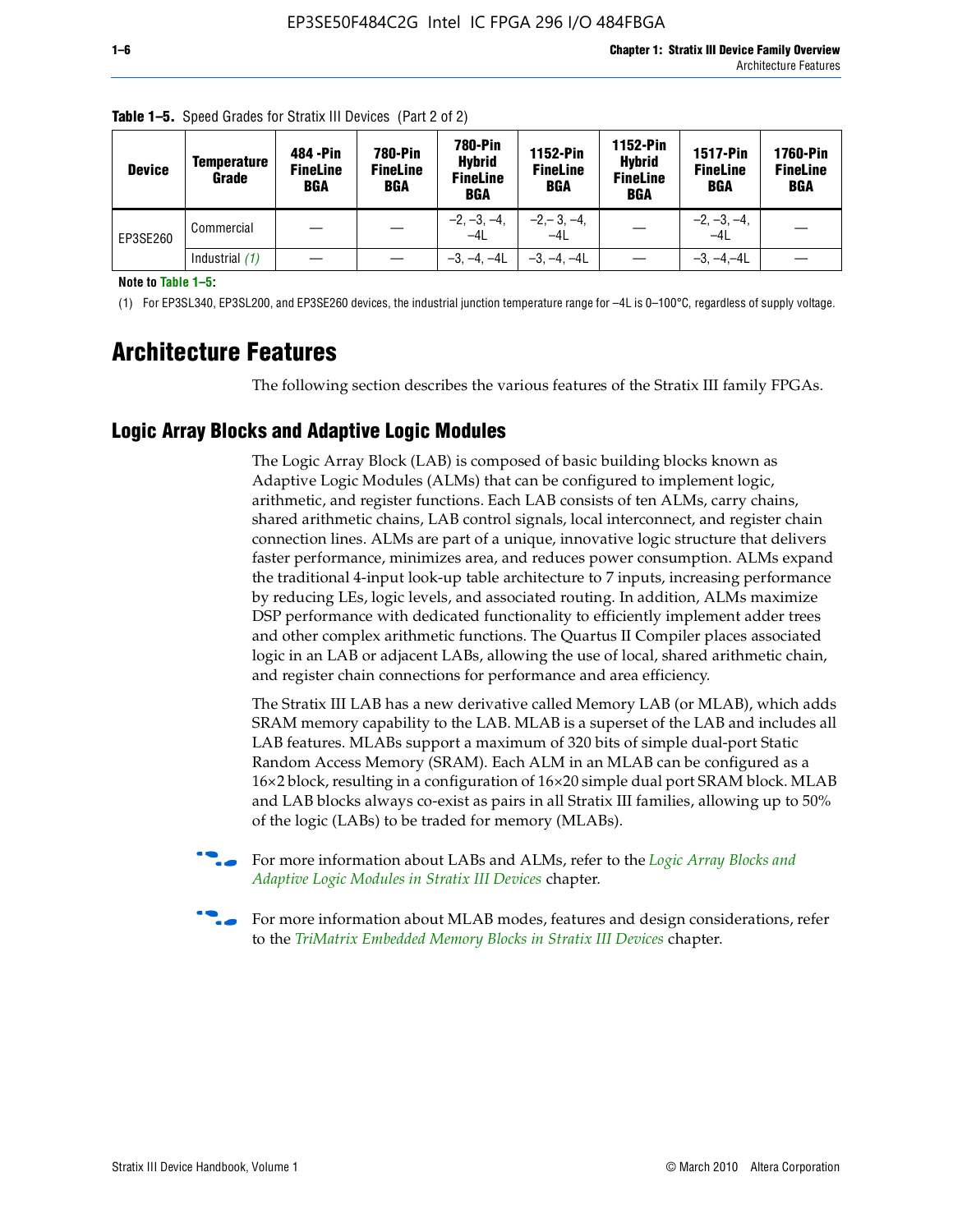#### **MultiTrack Interconnect**

In the Stratix III architecture, connections between ALMs, TriMatrix memory, DSP blocks, and device I/O pins are provided by the MultiTrack interconnect structure with DirectDrive technology. The MultiTrack interconnect consists of continuous, performance-optimized row and column interconnects that span fixed distances. A routing structure with fixed length resources for all devices allows predictable and repeatable performance when migrating through different device densities. The MultiTrack interconnect provides 1-hop connection to 34 adjacent LABs, 2-hop connections to 96 adjacent LABs and 3-hop connections to 160 adjacent LABs.

DirectDrive technology is a deterministic routing technology that ensures identical routing resource usage for any function regardless of placement in the device. The MultiTrack interconnect and DirectDrive technology simplify the integration stage of block-based designing by eliminating the reoptimization cycles that typically follow design changes and additions. The Quartus II Compiler also automatically places critical design paths on faster interconnects to improve design performance.

#### f For more information, refer to the *[MultiTrack Interconnect in Stratix III Devices](http://www.altera.com/literature/hb/stx3/stx3_siii51003.pdf)* chapter.

#### **TriMatrix Embedded Memory Blocks**

TriMatrix embedded memory blocks provide three different sizes of embedded SRAM to efficiently address the needs of Stratix III FPGA designs. TriMatrix memory includes the following blocks:

- 320-bit MLAB blocks optimized to implement filter delay lines, small FIFO buffers, and shift registers
- 9-Kbit M9K blocks that can be used for general purpose memory applications
- 144-Kbit M144K blocks that are ideal for processor code storage, packet and video frame buffering

Each embedded memory block can be independently configured to be a single- or dual-port RAM, ROM, or shift register via the Quartus II MegaWizard™ Plug-In Manager. Multiple blocks of the same type can also be stitched together to produce larger memories with minimal timing penalty. TriMatrix memory provides up to 16,272 Kbits of embedded SRAM at up to 600 MHz operation.

For more information about TriMatrix memory blocks, modes, features, and design considerations, refer to the *[TriMatrix Embedded Memory Blocks in Stratix III Devices](http://www.altera.com/literature/hb/stx3/stx3_siii51004.pdf)* chapter.

#### **DSP Blocks**

Stratix III devices have dedicated high-performance digital signal processing (DSP) blocks optimized for DSP applications requiring high data throughput. Stratix III devices provide you with the ability to implement various high-performance DSP functions easily. Complex systems such as WiMAX, 3GPP WCDMA, CDMA2000, voice over Internet Protocol (VoIP), H.264 video compression, and high-definition television (HDTV) require high-performance DSP blocks to process data. These system designs typically use DSP blocks to implement finite impulse response (FIR) filters, complex FIR filters, infinite impulse response (IIR) filters, fast Fourier transform (FFT) functions, and discrete cosine transform (DCT) functions.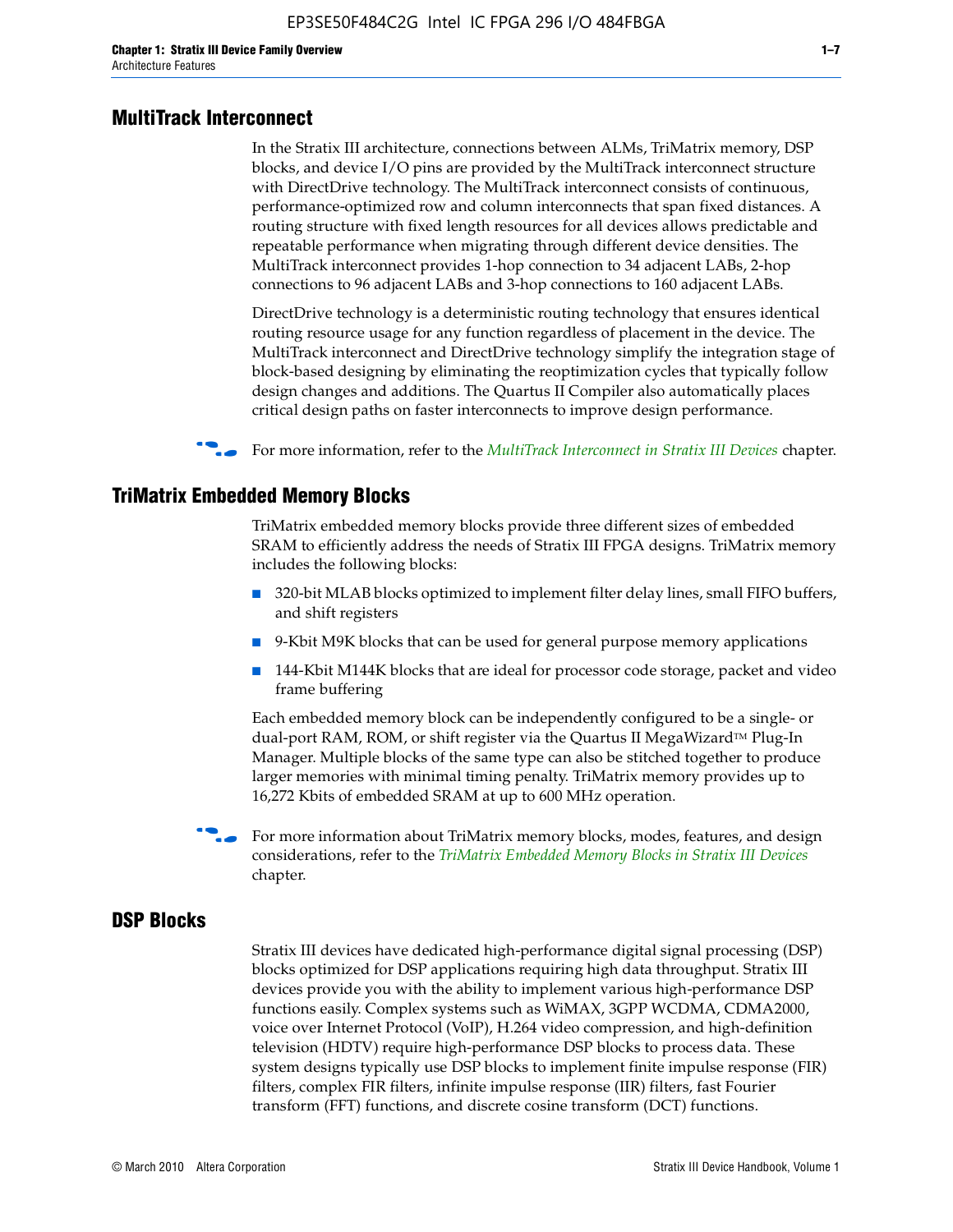Stratix III devices have up to 112 DSP blocks. The architectural highlights of the Stratix III DSP block are the following:

- High-performance, power optimized, fully pipelined multiplication operations
- Native support for 9-bit, 12-bit, 18-bit, and 36-bit word lengths
- Native support for 18-bit complex multiplications
- Efficient support for floating point arithmetic formats (24-bit for Single Precision and 53-bit for Double Precision)
- Signed and unsigned input support
- Built-in addition, subtraction, and accumulation units to efficiently combine multiplication results
- Cascading 18-bit input bus to form tap-delay lines
- Cascading 44-bit output bus to propagate output results from one block to the next block
- Rich and flexible arithmetic rounding and saturation units
- Efficient barrel shifter support
- Loopback capability to support adaptive filtering

DSP block multipliers can optionally feed an adder/subtractor or accumulator in the block depending on user configuration. This option saves ALM routing resources and increases performance, because all connections and blocks are inside the DSP block. Additionally, the DSP Block input registers can efficiently implement shift registers for FIR filter applications, and the Stratix III DSP blocks support rounding and saturation. The Quartus II software includes megafunctions that control the mode of operation of the DSP blocks based on user parameter settings.

f For more information, refer to the *[DSP Blocks in Stratix III Devices](http://www.altera.com/literature/hb/stx3/stx3_siii51005.pdf)* chapter.

#### **Clock Networks and PLLs**

Stratix III devices provide dedicated Global Clock Networks (GCLKs), Regional Clock Networks (RCLKs), and Periphery Clock Networks (PCLKs). These clocks are organized into a hierarchical clock structure that provides up to 104 unique clock domains (16 GCLK + 88 RCLK) within the Stratix III device and allows for up to 38 (16 GCLK + 22 RCLK) unique GCLK/RCLK clock sources per device quadrant.

Stratix III devices deliver abundant PLL resources with up to 12 PLLs per device and up to 10 outputs per PLL. Every output can be independently programmed, creating a unique, customizable clock frequency. Inherent jitter filtration and fine granularity control over multiply, divide ratios, and dynamic phase-shift reconfiguration provide the high-performance precision required in today's high-speed applications. Stratix III PLLs are feature rich, supporting advanced capabilities such as clock switchover, reconfigurable phase shift, PLL reconfiguration, and reconfigurable bandwidth. PLLs can be used for general-purpose clock management supporting multiplication, phase shifting, and programmable duty cycle. Stratix III PLLs also support external feedback mode, spread-spectrum input clock tracking, and post-scale counter cascading.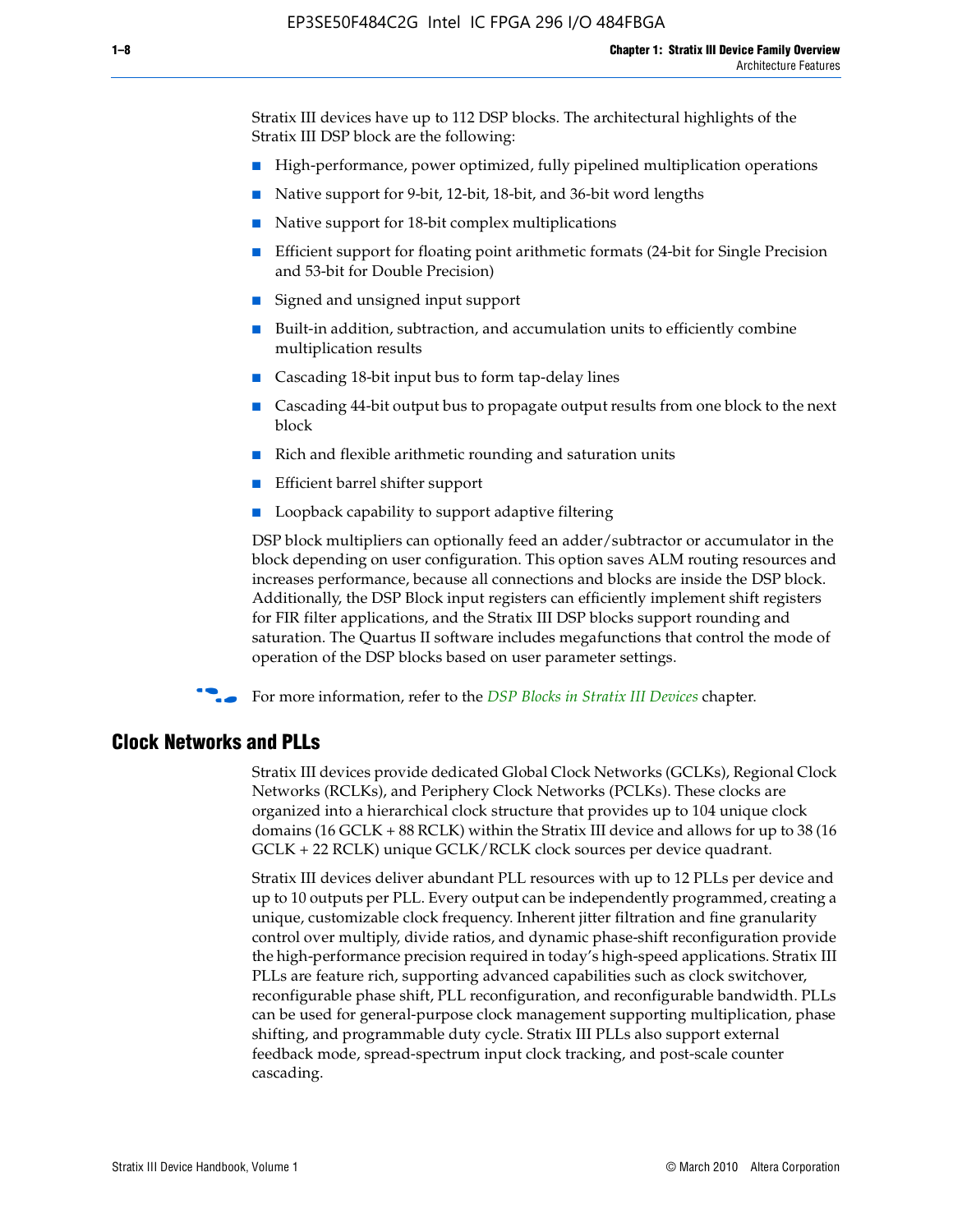f For more information, refer to the *[Clock Networks and PLLs in Stratix III Devices](http://www.altera.com/literature/hb/stx3/stx3_siii51006.pdf)* chapter.

# **I/O Banks and I/O Structure**

Stratix III devices contain up to 24 modular I/O banks, each of which contains 24, 32, 36, 40, or 48 I/Os. This modular bank structure improves pin efficiency and eases device migration. The I/O banks contain circuitry to support external memory interfaces at speeds up to 533 MHz and high-speed differential I/O interfaces meeting up to 1.6 Gbps performance. It also supports high-speed differential inputs and outputs running at speeds up to 800 MHz.

Stratix III devices support a wide range of industry I/O standards, including single-ended, voltage referenced single-ended, and differential I/O standards. The Stratix III I/O supports programmable bus hold, programmable pull-up resistor, programmable slew rate, programmable drive strength, programmable output delay control, and open-drain output. Stratix III devices also support on-chip series  $(R<sub>s</sub>)$  and on-chip parallel  $(R_T)$  termination with auto calibration for single-ended I/O standards and on-chip differential termination  $(R_D)$  for LVDS I/O standards on Left/Right I/O banks. Dynamic OCT is also supported on bi-directional I/O pins in all I/O banks.

**For more information, refer to the** *[Stratix III Device I/O Features](http://www.altera.com/literature/hb/stx3/stx3_siii51007.pdf)* **chapter.** 

# **External Memory Interfaces**

The Stratix III I/O structure has been completely redesigned to provide flexibility and enable high-performance support for existing and emerging external memory standards such as DDR, DDR2, DDR3, QDR II, QDR II+, and RLDRAM II at frequencies of up to 533 MHz.

Packed with features such as dynamic on-chip termination, trace mismatch compensation, read/write leveling, half-rate registers, and 4-to 36-bit programmable DQ group widths, Stratix III I/Os supply the built-in functionality required for rapid and robust implementation of external memory interfaces. Double data-rate support is found on all sides of the Stratix III device. Stratix III devices provide an efficient architecture to quickly and easily fit wide external memory interfaces exactly where you want them.

A self-calibrating soft IP core (ALTMEMPHY), optimized to take advantage of the Stratix III device I/O, along with the Quartus II timing analysis tool (TimeQuest), provide the total solution for the highest reliable frequency of operation across process voltage and temperature.

f For more information about external memory interfaces, refer to the *[External Memory](http://www.altera.com/literature/hb/stx3/stx3_siii51008.pdf)  [Interfaces in Stratix III Devices](http://www.altera.com/literature/hb/stx3/stx3_siii51008.pdf)* chapter.

### **High-Speed Differential I/O Interfaces with DPA**

Stratix III devices contain dedicated circuitry for supporting differential standards at speeds up to 1.6 Gbps. The high-speed differential I/O circuitry supports the following high-speed I/O interconnect standards and applications: Utopia IV, SPI-4.2, SFI-4, 10 Gigabit Ethernet XSBI, Rapid I/O, and NPSI. Stratix III devices support 2×, 4×, 6×, 7×, 8×, and 10× SERDES modes for high-speed differential I/O interfaces and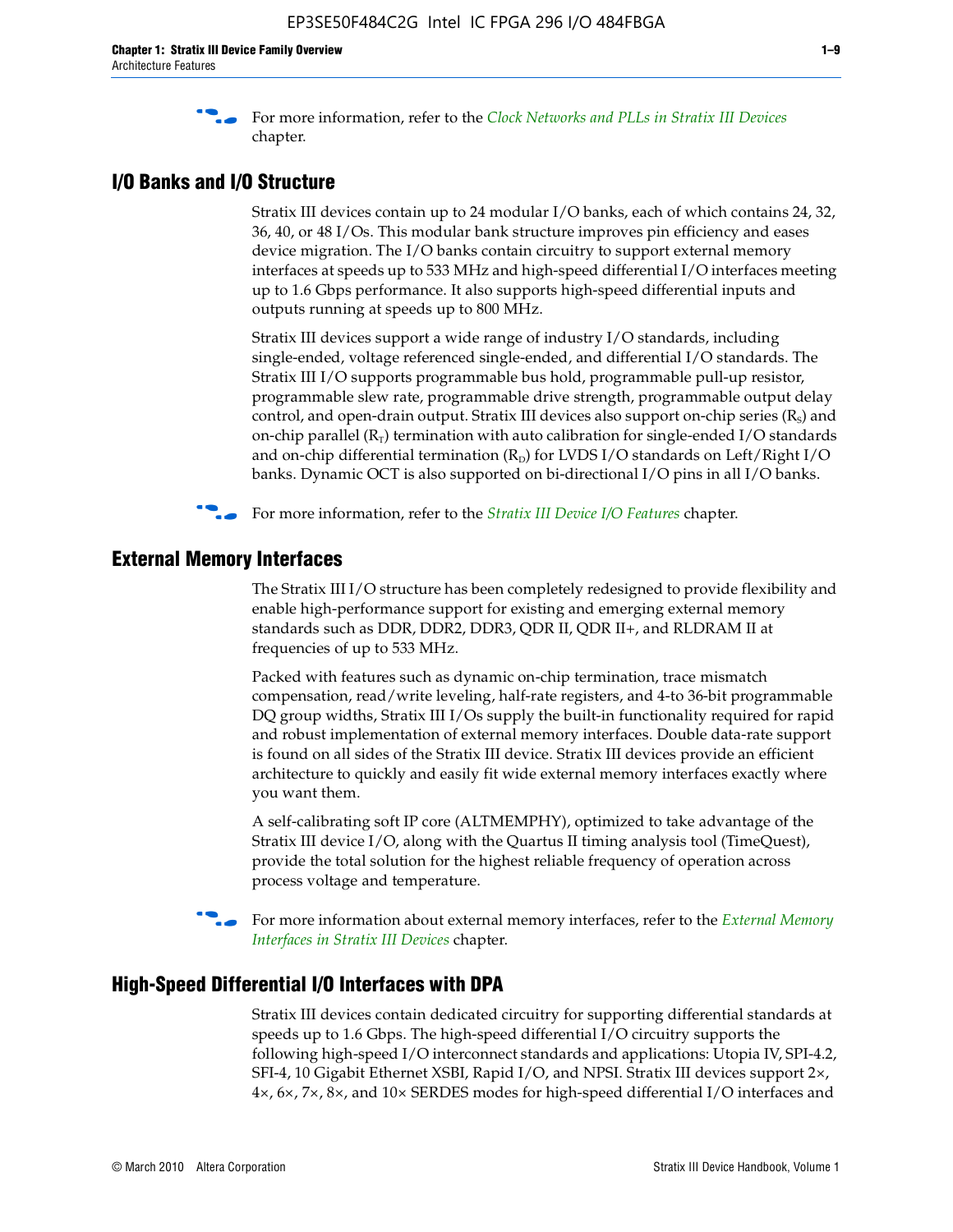4×, 6×, 7×, 8×, and 10× SERDES modes when using the dedicated DPA circuitry. DPA minimizes bit errors, simplifies PCB layout and timing management for high-speed data transfer, and eliminates channel-to-channel and channel-to-clock skew in high-speed data transmission systems. Soft CDR can also be implemented, enabling low-cost 1.6-Gbps clock embedded serial links.

Stratix III devices have the following dedicated circuitry for high-speed differential I/O support:

- Differential I/O buffer
- Transmitter serializer
- Receiver deserializer
- Data realignment
- Dynamic phase aligner (DPA)
- Soft CDR functionality
- Synchronizer (FIFO buffer)
- PLLs

**for more information, refer to the** *High Speed Differential I/O Interfaces with DPA in [Stratix III Devices](http://www.altera.com/literature/hb/stx3/stx3_siii51009.pdf)* chapter.

#### **Hot Socketing and Power-On Reset**

Stratix III devices are hot-socketing compliant. Hot socketing is also known as hot plug-in or hot swap, and power sequencing support without the use of any external devices. Robust on-chip hot-socketing and power-sequencing support ensures proper device operation independent of the power-up sequence. You can insert or remove a Stratix III board in a system during system operation without causing undesirable effects to the running system bus or the board that was inserted into the system.

The hot-socketing feature makes it easier to use Stratix III devices on PCBs that also contain a mixture of 3.3-V, 3.0-V, 2.5-V, 1.8-V, 1.5-V, and 1.2-V devices. With the Stratix III hot socketing feature, you do not need to ensure a specific power-up sequence for each device on the board.

f For more information, refer to the *[Hot Socketing and Power-On Reset in Stratix III](http://www.altera.com/literature/hb/stx3/stx3_siii51010.pdf)  [Device](http://www.altera.com/literature/hb/stx3/stx3_siii51010.pdf)s* chapter.

#### **Configuration**

Stratix III devices are configured using one of the following four configuration schemes:

- Fast passive parallel (FPP)
- Fast active serial (AS)
- Passive serial (PS)
- Joint Test Action Group (JTAG)

All configuration schemes use either an external controller (for example, a  $MAX<sup>®</sup>$  II device or microprocessor), a configuration device, or a download cable.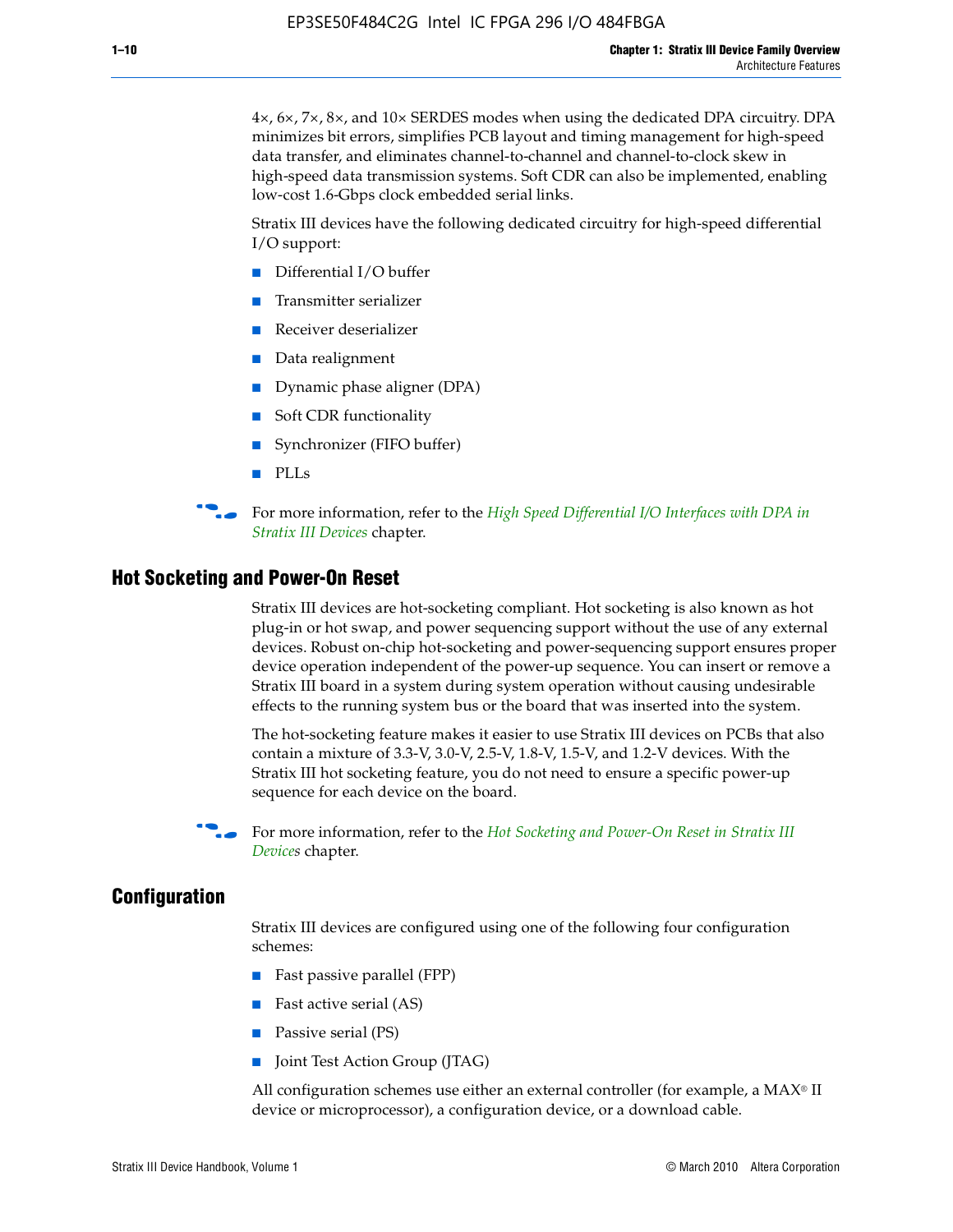Stratix III devices support configuration data decompression, which saves configuration memory space and time. This feature allows you to store compressed configuration data in configuration devices or other memory and transmit this compressed bitstream to Stratix III devices. During configuration, the Stratix III device decompresses the bitstream in real time and programs its SRAM cells.

Stratix III devices support decompression in the FPP when using a MAX II device/microprocessor plus flash, fast AS, and PS configuration schemes. The Stratix III decompression feature is not available in the FPP when using the enhanced configuration device and JTAG configuration schemes.

For more information, refer to the *[Configuring Stratix III Devices](http://www.altera.com/literature/hb/stx3/stx3_siii51011.pdf)* chapter.

# **Remote System Upgrades**

Stratix III devices feature remote system upgrade capability, allowing error-free deployment of system upgrades from a remote location securely and reliably. Soft logic (either the Nios embedded processor or user logic) implemented in a Stratix III device can download a new configuration image from a remote location, store it in configuration memory, and direct the dedicated remote system upgrade circuitry to initiate a reconfiguration cycle. The dedicated circuitry performs error detection during and after the configuration process, and can recover from an error condition by reverting back to a safe configuration image, and provides error status information. This dedicated remote system upgrade circuitry is unique to Stratix series FPGAs and helps to avoid system downtime.



**For more information, refer to the** *[Remote System Upgrades with Stratix III Devices](http://www.altera.com/literature/hb/stx3/stx3_siii51012.pdf)* chapter.

### **IEEE 1149.1 (JTAG) Boundary-Scan Testing**

Stratix III devices support the JTAG IEEE Std. 1149.1 specification. The Boundary-Scan Test (BST) architecture offers the capability to test pin connections without using physical test probes and capture functional data while a device is operating normally. Boundary-scan cells in the Stratix III device can force signals onto pins or capture data from pin or logic array signals. Forced test data is serially shifted into the boundary-scan cells. Captured data is serially shifted out and externally compared to expected results. In addition to BST, you can use the IEEE Std. 1149.1 controller for Stratix III device in-circuit reconfiguration (ICR).

For more information, refer to the *IEEE 1149.1 (JTAG) Boundary Scan Testing in [Stratix III Devices](http://www.altera.com/literature/hb/stx3/stx3_siii51013.pdf)* chapter.

# **Design Security**

Stratix III devices are high-density, high-performance FPGAs with support for 256-bit volatile and non-volatile security keys to protect designs against copying, reverse engineering, and tampering. Stratix III devices have the ability to decrypt a configuration bitstream using the Advanced Encryption Standard (AES) algorithm, an industry standard encryption algorithm that is FIPS-197 certified and requires a 256-bit security key.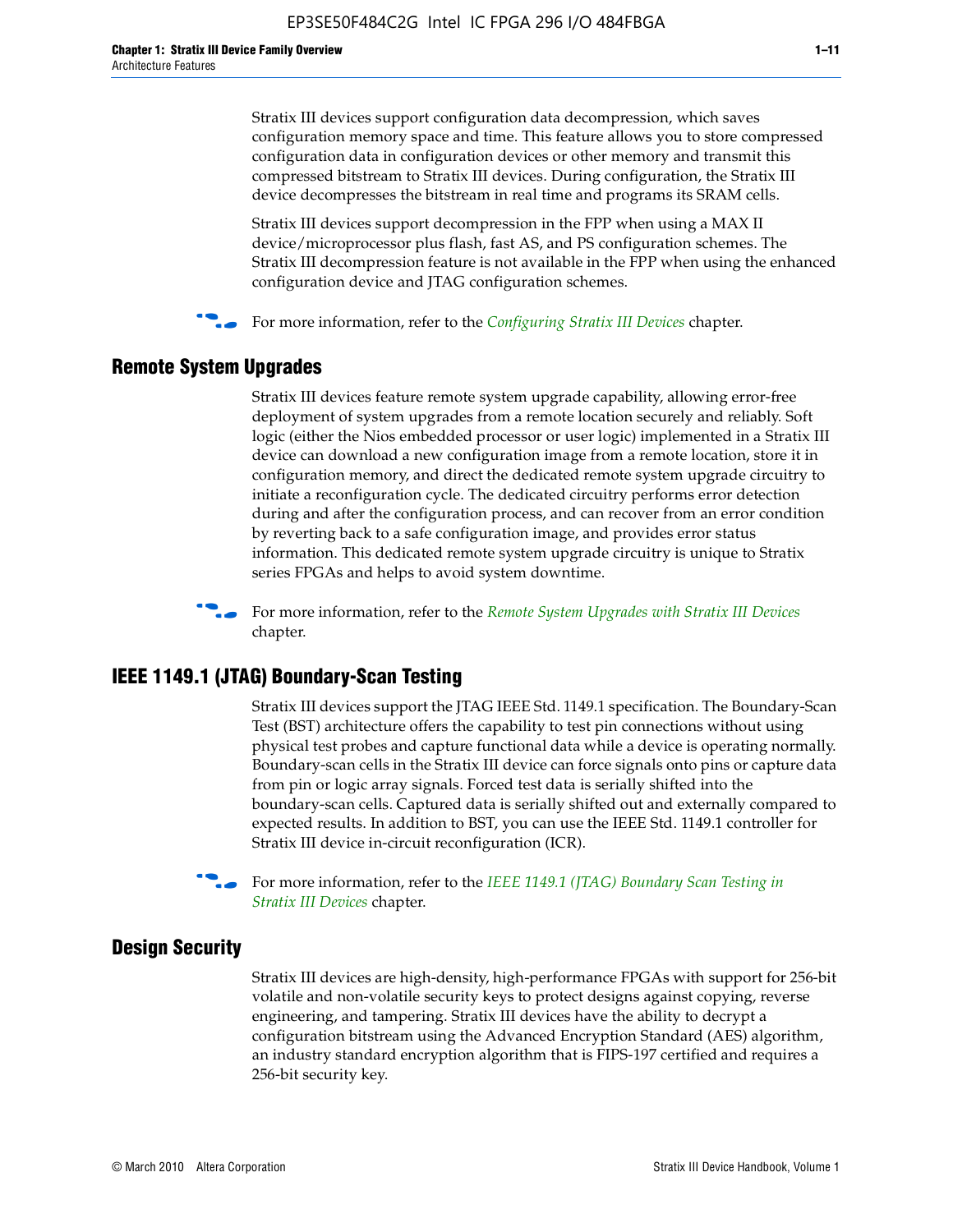The design security feature is available when configuring Stratix III FPGAs using the fast passive parallel (FPP) configuration mode with an external host (such as a MAX II device or microprocessor), or when using fast active serial (AS) or passive serial (PS) configuration schemes.

f For more information about the design security feature, refer to the *[Design Security in](http://www.altera.com/literature/hb/stx3/stx3_siii51014.pdf)  [Stratix III Devices](http://www.altera.com/literature/hb/stx3/stx3_siii51014.pdf)* chapter.

### **SEU Mitigation**

Stratix III devices have built-in error detection circuitry to detect data corruption due to soft errors in the configuration random-access memory (CRAM) cells. This feature allows all CRAM contents to be read and verified continuously during user mode operation to match a configuration-computed CRC value. The enhanced CRC circuit and frame-based configuration architecture allows detection and location of multiple, single, and adjacent bit errors which, in conjunction with a soft circuit supplied as a reference design, allows don't-care soft errors in the CRAM to be ignored during device operation. This provides a steep decrease in the effective soft error rate, increasing system reliability.

On-chip memory block SEU mitigation is also offered using the ninth bit and a configurable megafunction in the Quartus II software for MLAB and M9K blocks while the M144K memory blocks have built-in error correction code (ECC) circuitry.

For more information about the dedicated error detection circuitry, refer to the *SEU [Mitigation in Stratix III Devices](http://www.altera.com/literature/hb/stx3/stx3_siii51015.pdf)* chapter.

#### **Programmable Power**

Stratix III delivers Programmable Power, the only FPGA with user programmable power options balancing today's power and performance requirements. Stratix III devices utilize the most advanced power-saving techniques, including a variety of process, circuit, and architecture optimizations and innovations. In addition, user controllable power reduction techniques provide an optimal balance of performance and power reduction specific for each design configured into the Stratix III FPGA. The Quartus II software (starting from version 6.1) automatically optimizes designs to meet the performance goals while simultaneously leveraging the programmable power-saving options available in the Stratix III FPGA without the need for any changes to the design flow.

For more information about Programmable Power in Stratix III devices, refer to the following documents:

- *[Programmable Power and Temperature Sensing Diode in Stratix III Devices](http://www.altera.com/literature/hb/stx3/stx3_siii51016.pdf)* chapter
- *[AN 437: Power Optimization in Stratix III FPGAs](http://www.altera.com/literature/an/AN437.pdf)*
- *[Stratix III Programmable Power White Paper](http://www.altera.com/literature/wp/wp-01006.pdf)*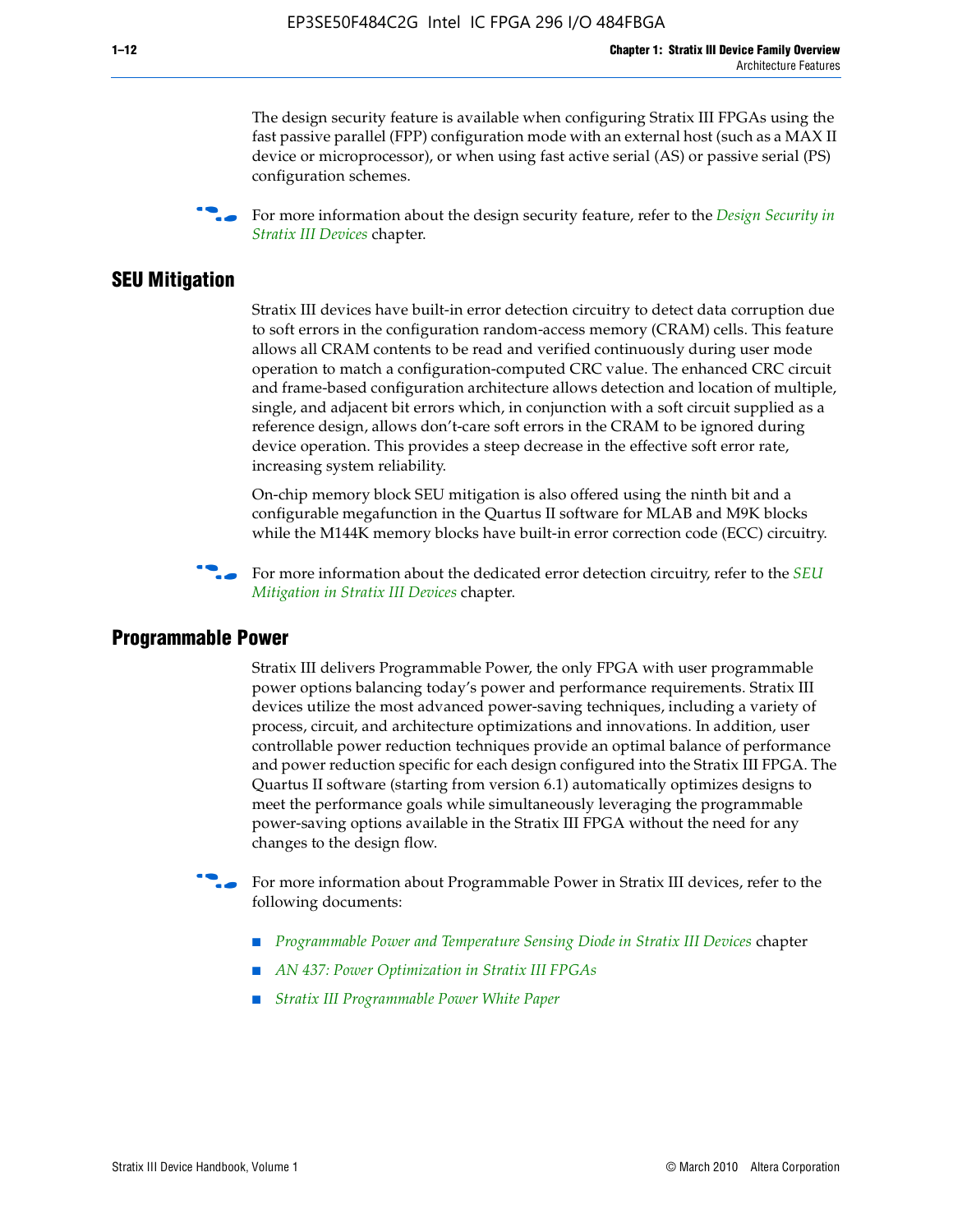# **Signal Integrity**

Stratix III devices simplify the challenge of signal integrity through a number of chip, package, and board level enhancements to enable efficient high-speed data transfer into and out of the device. These enhancements include:

- 8:1:1 user I/O/Gnd/V<sub>cc</sub> ratio to reduce the loop inductance in the package
- Dedicated power supply for each I/O bank, limit of I/Os is 24 to 48 I/Os per bank, to help limit simultaneous switching noise
- Programmable slew-rate support with up to four settings to match desired I/O standard, control noise, and overshoot
- Programmable output-current drive strength support with up to six settings to match desired I/O standard performance
- Programmable output-delay support to control rise/fall times and adjust duty cycle, compensate for skew, and reduce simultaneous switching outputs (SSO) noise
- Dynamic OCT with auto calibration support for series and parallel OCT and differential OCT support for LVDS I/O standard on the left/right banks
- For mor[e](http://www.altera.com/literature/hb/qts/quartusii_handbook.pdf) information about SI support in the Quartus II software, refer to the *[Quartus II Handbook](http://www.altera.com/literature/hb/qts/quartusii_handbook.pdf)*.

For more information about how to use the various configuration, PLL, external memory interfaces, I/O, high-speed differential I/O, power, and JTAG pins, refer to the *[Stratix III Device Family Pin Connection Guidelines](http://www.altera.com/literature/dp/stx3/PCG-01004.pdf)*.

# **Reference and Ordering Information**

The following section describes Stratix III device software support and ordering information.

# **Software Support**

Stratix III devices are supported by the Altera Quartus II design software, version 6.1 and later, which provides a comprehensive environment for system-on-a-programmable-chip (SOPC) design. The Quartus II software includes HDL and schematic design entry, compilation and logic synthesis, full simulation and advanced timing analysis, SignalTap® II logic analyzer, and device configuration.

**for more information about the [Quartus II](http://www.altera.com/literature/hb/qts/quartusii_handbook.pdf) software features, refer to the** *Quartus II* **<b>For all 2** *[Handbook](http://www.altera.com/literature/hb/qts/quartusii_handbook.pdf)*.

The Quartus II software supports a variety of operating systems. The specific operating system for the Quartus II software can be obtained from the Quartus II **Readme.txt** file or the *[Operating System Support](http://www.altera.com/support/software/os_support/oss-index.html)* section of the Altera website. It also supports seamless integration with industry-leading EDA tools through the NativeLink® interface.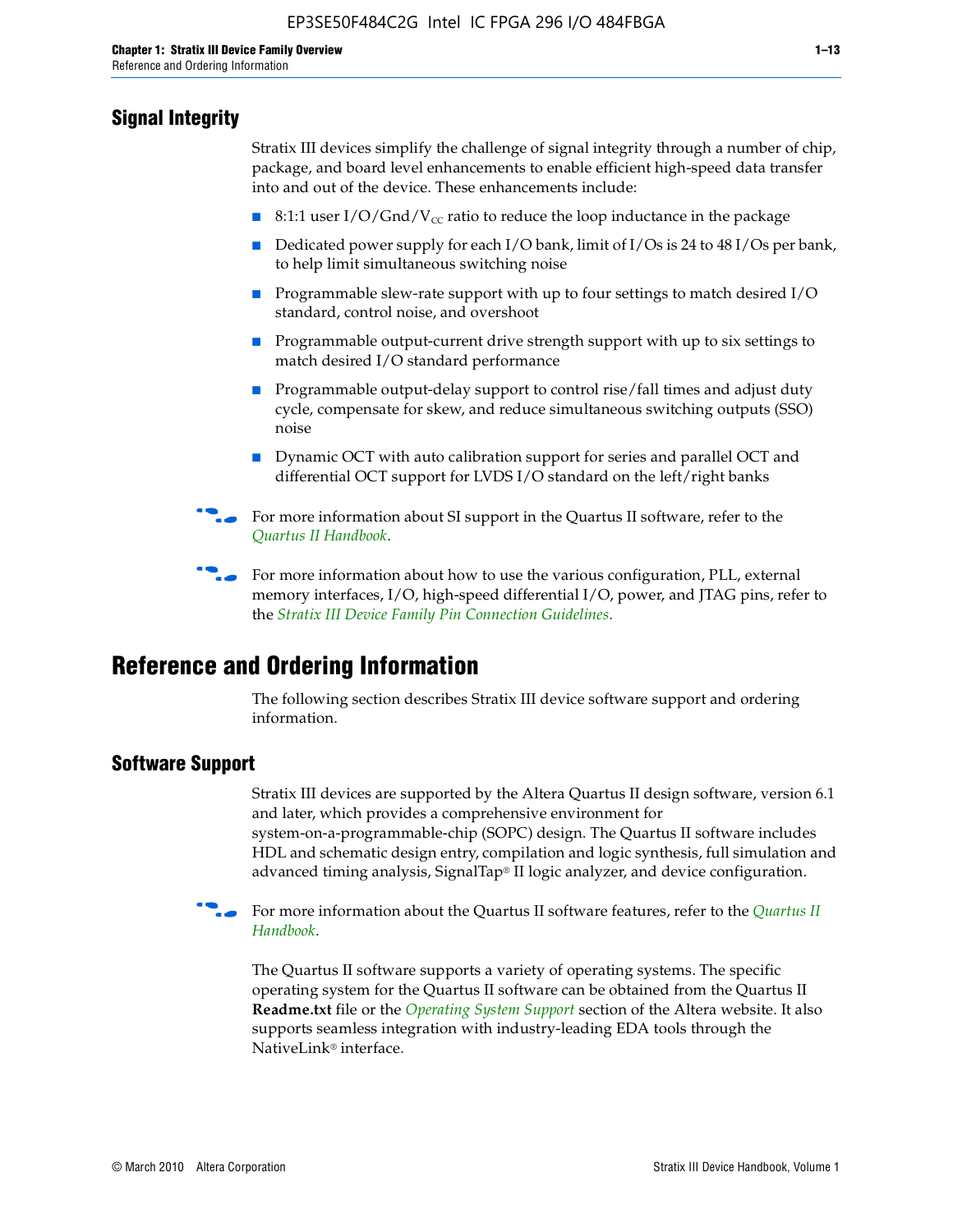# **Ordering Information**

Figure 1–1 shows the ordering codes for Stratix III devices.

For more information about a specific package, refer to the *Stratix III Device Package [Information](http://www.altera.com/literature/hb/stx3/stx3_siii51017.pdf)* chapter.





# **[C](http://www.altera.com/literature/hb/stx3/stx3_siii51012.pdf)hapter Revision History**

Table 1–6 lists the revision history for this chapter.

| <b>Table 1–6.</b> Chapter Revision History (Part 1 of 2) |  |  |  |  |  |
|----------------------------------------------------------|--|--|--|--|--|
|----------------------------------------------------------|--|--|--|--|--|

| <b>Date</b>       | <b>Version</b> | <b>Changes Made</b>                                          |
|-------------------|----------------|--------------------------------------------------------------|
|                   |                | Updated for the Quartus II software version 9.1 SP2 release: |
| <b>March 2010</b> | 1.8            | <b>u</b> Updated Table $1-2$ .                               |
|                   |                | ■ Updated "I/O Banks and I/O Structure" section.             |
| May 2009          | 1.7            | Updated "Software" and "Signal Integrity" sections.          |
|                   |                | Updated "Features" section.                                  |
| February 2009     | 1.6            | <b>u</b> Updated Table $1-1$ .                               |
|                   |                | Removed "Referenced Documents" section.                      |
|                   |                | ■ Updated "Features" section.                                |
| October 2008      | 1.5            | ■ Updated Table 1–1 and Table 1–5.                           |
|                   |                | <b>Updated New Document Format.</b>                          |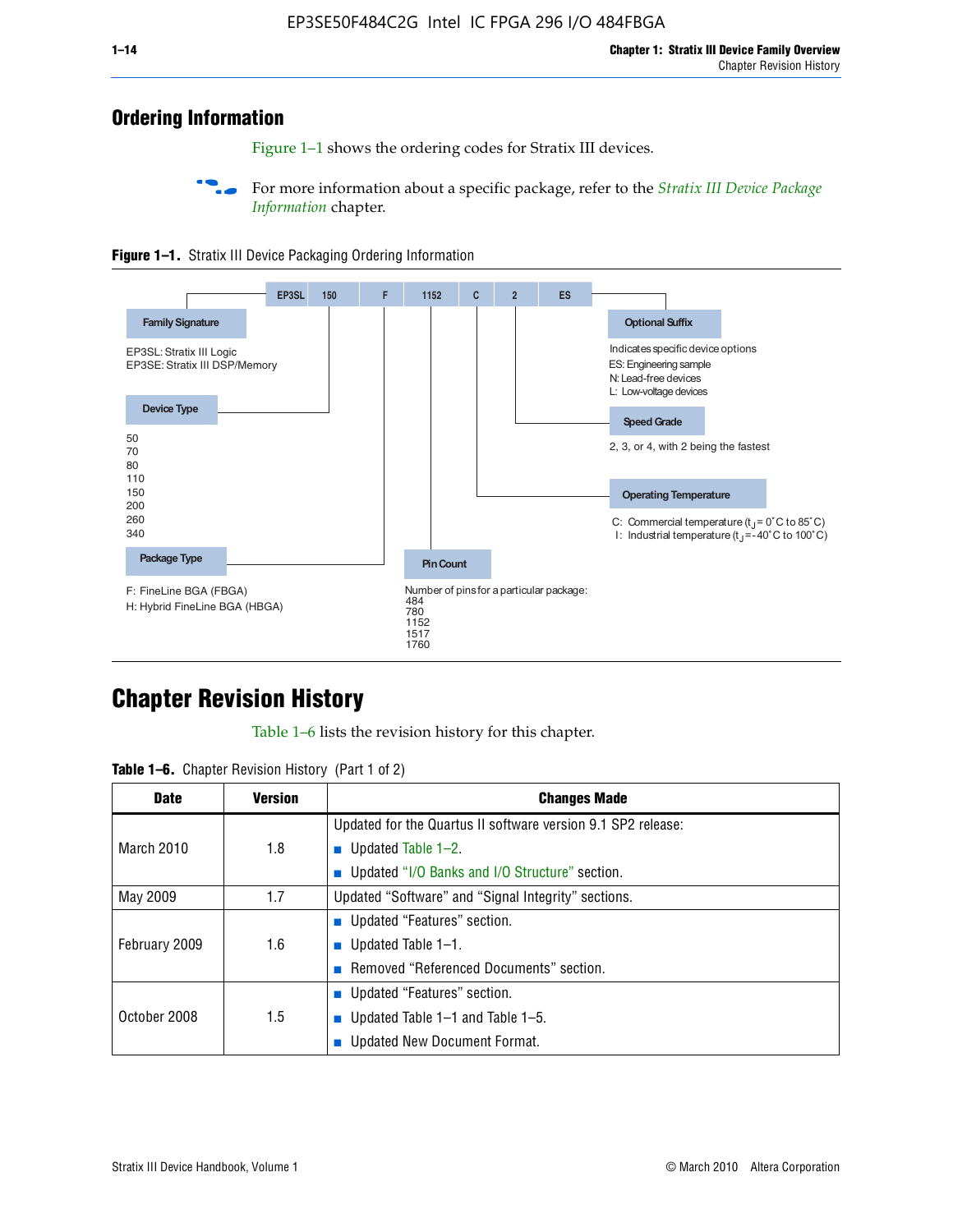#### Table 1–6. Chapter Revision History (Part 2 of 2)

| <b>Date</b>   | <b>Version</b> | <b>Changes Made</b>                                                                             |
|---------------|----------------|-------------------------------------------------------------------------------------------------|
|               |                | <b>Updated "Introduction".</b>                                                                  |
|               |                | ■ Updated Table $1-1$ .                                                                         |
| May 2008      | 1.4            | ■ Updated Table $1-2$ .                                                                         |
|               |                | Added Table 1-5.<br>ш                                                                           |
|               |                | ■ Updated "Reference and Ordering Information".                                                 |
|               |                | Updated package type information in Figure 1-1.                                                 |
| November 2007 | 1.3            | ■ Updated Table $1-1$ .                                                                         |
|               |                | $\blacksquare$ Updated Table 1-2.                                                               |
|               |                | ■ Minor typo fixes.                                                                             |
| October 2007  | 1.2            | Added Table 1-4.                                                                                |
|               |                | Added section "Referenced Documents".<br><b>COL</b>                                             |
|               |                | Added live links for references.                                                                |
| May 2007      | 1.1            | Minor formatting changes, fixed PLL numbers and ALM, LE and MLAB bit counts in<br>Table $1-1$ . |
| November 2006 | 1.0            | Initial Release.                                                                                |